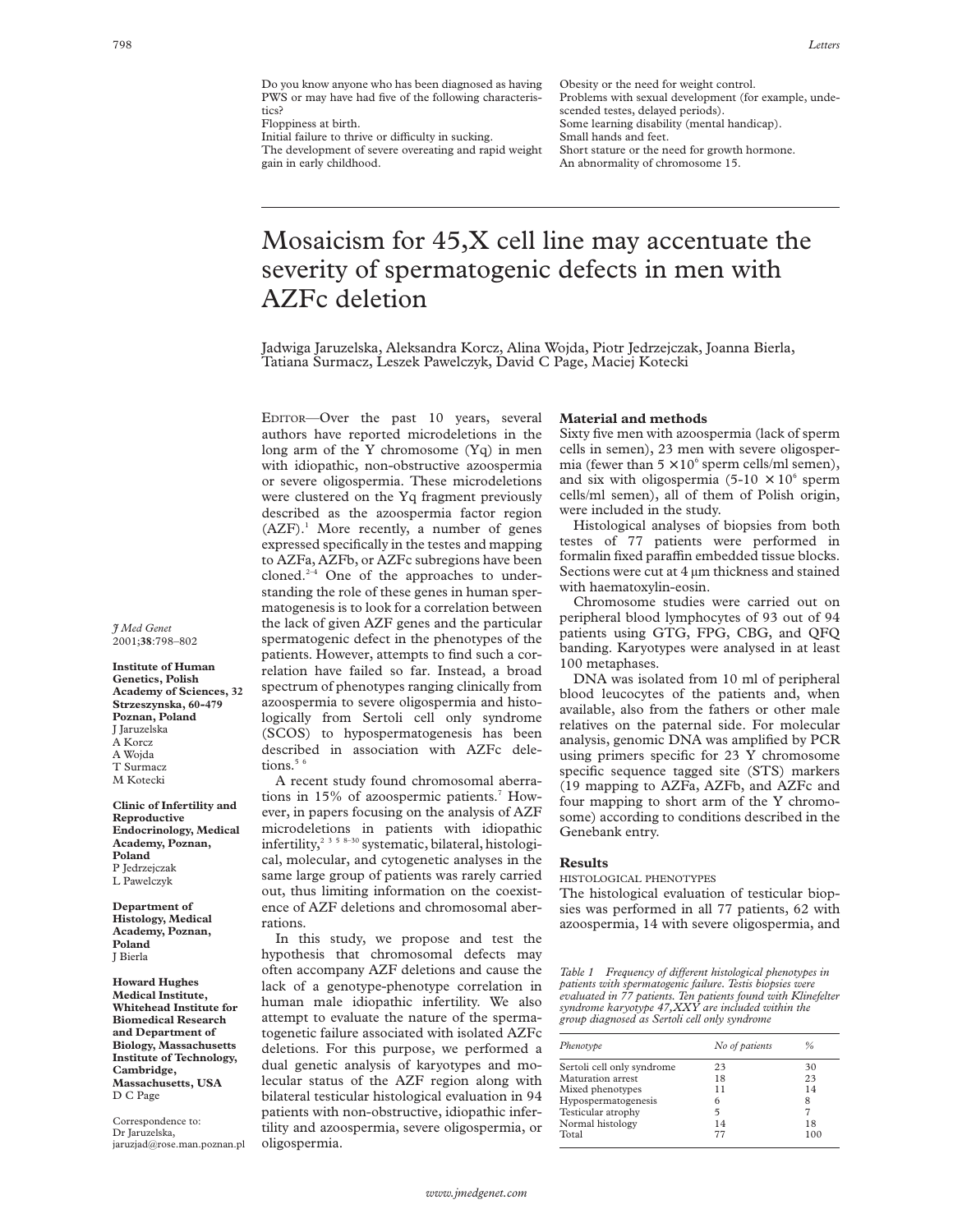*Table 2 Results of the genetic analyses of the patients: karyotyping of blood lymphocytes and PCR detection of AZF deletions using pairs of primers complementary to 23 Y specific STS markers*

| Y STS<br>marker | Genebank<br>accession<br>number | Gene or<br>locus | Deletion<br>interval | AZF<br>subregion | IHG8<br>45, X[72]/<br>$46$ , $Xdel(Y)$<br>$(q12)$ [28] | IHG22<br>46, X, del(Y)<br>(q12)/76<br>45, X[20] | IHG18<br>ND     | IHG67<br>46, XY | <b>IHG82</b><br>46, XY | <b>IHG120</b><br>46,XY[92]/<br>45, X[4] | Normal<br>male<br>46, XY | Normal<br>female<br>46, XX |
|-----------------|---------------------------------|------------------|----------------------|------------------|--------------------------------------------------------|-------------------------------------------------|-----------------|-----------------|------------------------|-----------------------------------------|--------------------------|----------------------------|
| sY238           | G38352                          | <b>ZFY</b>       | 1A2                  |                  | $^{+}$                                                 | $^{+}$                                          | $\ddot{}$       | $\ddot{}$       | $\ddot{}$              | $\ddot{}$                               | $\ddot{}$                |                            |
| sY594           | G34978                          | TTY1             | 3C,4A                |                  |                                                        | $\ddot{}$                                       | $^{+}$          | $^{+}$          | $^{\mathrm{+}}$        | $\overline{+}$                          |                          |                            |
| sY601           | G34984                          | <b>PRY</b>       | 4A,6C,6E             |                  |                                                        |                                                 | $\overline{+}$  | $\ddot{}$       |                        |                                         |                          |                            |
| sY600           | G34980                          | TTY2             | 4A cen               |                  | $^{+}$                                                 |                                                 | $^{\mathrm{+}}$ | $\ddot{}$       |                        | $\overline{+}$                          |                          |                            |
| sY620           | G38348                          | <b>DFFRY</b>     | 5C                   | AZFa             | $\ddot{}$                                              |                                                 |                 | $\ddot{}$       |                        | $\ddot{}$                               |                          |                            |
| sY610           | G38446                          | DBY              | 5C                   | AZFa             | $\ddot{}$                                              | $\ddot{}$                                       | $\ddot{}$       | $\ddot{}$       | $^{\mathrm{+}}$        | $\overline{+}$                          |                          |                            |
| sY592           | G34997                          | <b>UTY</b>       | 5C                   | AZFa             | $\ddot{}$                                              | $\ddot{}$                                       | $\ddot{}$       | $\ddot{}$       |                        | $\overline{ }$                          |                          |                            |
| sY593           | G34981                          | TB4Y             | 5D                   |                  |                                                        |                                                 | $\pm$           | $\ddot{}$       |                        |                                         |                          |                            |
| sY595           | G38357                          | BPY1             | 5G                   |                  |                                                        |                                                 | $\ddot{}$       | $^{+}$          |                        |                                         |                          |                            |
| sY638           | G38355                          | $CDY2*$          | 5L                   |                  |                                                        | $^{+}$                                          | $\div$          | $\ddot{}$       |                        |                                         |                          |                            |
| sY591           | G34987                          | <b>XKRY</b>      | 5L                   |                  |                                                        |                                                 | $\overline{+}$  | $\ddot{}$       |                        |                                         |                          |                            |
| sY603           | G34991                          | EIF1AY           | 5Q                   | AZFb             |                                                        |                                                 |                 |                 |                        |                                         |                          |                            |
| sY142           | G38345                          | <b>DYS230</b>    | 6C                   | AZFb             |                                                        |                                                 | $^{+}$          | $\ddot{}$       |                        |                                         |                          |                            |
| sY143           | G38347                          | <b>DYS231</b>    | 6C                   | AZFb             |                                                        |                                                 | $\ddot{}$       | $\ddot{}$       |                        |                                         |                          |                            |
| sY205           | G38344                          | DAZ              | 6D,6E                | AZFc             |                                                        |                                                 |                 |                 |                        |                                         |                          |                            |
| sY254           | G38349                          | DAZ              | 6D,6E                | AZFc             |                                                        |                                                 |                 |                 |                        |                                         |                          |                            |
| sY147           | G40976                          | <b>DYS232</b>    | 6E                   | AZFc             |                                                        |                                                 |                 |                 |                        |                                         |                          |                            |
| sY202           | G40973                          | <b>DYS202</b>    | 6E                   | AZFc             |                                                        |                                                 |                 |                 |                        |                                         |                          |                            |
| sY638           | G38355                          | $CDY1*$          | 6F                   | AZFc             |                                                        |                                                 |                 |                 |                        |                                         |                          |                            |
| sY241           | G12006                          | <b>DYS241</b>    | 6F                   | AZFc             |                                                        |                                                 |                 |                 |                        |                                         |                          |                            |
| sY158           | G12006                          | <b>DYS241</b>    | 6F                   | AZFc             |                                                        |                                                 |                 |                 |                        |                                         |                          |                            |
| sY240           | G12005                          | <b>DYS240</b>    | 6F                   | AZFc             |                                                        |                                                 |                 |                 |                        |                                         |                          |                            |
| sY159           | G38354                          | DYZ1             |                      |                  |                                                        |                                                 | $\ddot{}$       | $\ddot{}$       |                        | $\overline{ }$                          |                          |                            |
| sY160           | 38343                           | DYZ <sub>2</sub> | 7                    |                  |                                                        |                                                 | $^{+}$          | $\ddot{}$       | $\overline{+}$         | $\overline{ }$                          |                          |                            |

+ presence, − absence of STS.

\*The presence of *CDY2* and the absence of *CDY1* was detected by SSCP analysis of PCR product corresponding to the sY638 (data not shown). The sequence difference enables SSCP distinguishing between *CDY2* and *CDY1* copies.

> one with oligospermia. Histological abnormalities were detected in 63 patients and in 14 patients the histology was normal. The histological phenotypes are summarised in table 1. Among 14 patients with normal histology, 10 were azoospermic, three severely oligospermic, and one was oligospermic.

#### AZF DELETIONS

Based on the PCR amplification of 23 STS markers specific to the  $\overline{Y}$  chromosome (mostly AZF region), deletions in six patients (IHG8, IHG18, IHG22, IHG67, IHG82, and IHG120) were detected (table 2). In two cases, IHG8 and IHG22, the deletions were large, terminal, and similar in size encompassing AZFb, AZFc, and

the heterochromatin region. Thus, they were detectable cytogenetically. Four other deletions, IHG18, IHG67, IHG82, and IHG120, were small, interstitial, and similar in size and spanned the AZFc subregion (table 2).

In four cases (IHG22, IHG67, IHG82, and IHG120), deletions were found to be de novo, and all STS markers absent in the patients were present in their father. DNA samples of close male relatives of patients IHG8 and IHG18 were not available and therefore the de novo status could not be tested.

#### **KARYOTYPING**

Patients IHG8, IHG22, and IHG120 were mosaic: They were carrying one cell line 46,XY

*Table 3 Phenotypes of the five patients with spermatogenic failure carrying deletions within AZF region*

|                                                                           | IHG8 Azoospermia<br>Maturation arrest<br>complete |           | IHG22 Azoospermia<br>Maturation arrest<br>complete |           | IHG18 Azoospermia<br>Maturation arrest<br>incomplete |           | <b>IHG67</b> Severe<br>oligospermia<br>Maturation arrest<br>incomplete |           | IHG82 Azoospermia<br>Hypospermatogenesis |           |
|---------------------------------------------------------------------------|---------------------------------------------------|-----------|----------------------------------------------------|-----------|------------------------------------------------------|-----------|------------------------------------------------------------------------|-----------|------------------------------------------|-----------|
| Histological evaluation                                                   | $\boldsymbol{R}$                                  | L         | $\boldsymbol{R}$                                   | L         | $\boldsymbol{R}$                                     | L         | $\boldsymbol{R}$                                                       | L         | R                                        | L         |
| Evaluation of seminiferous tubules<br>Thinning of the germinal epithelium |                                                   |           |                                                    |           |                                                      |           |                                                                        |           |                                          |           |
| (proportional hypoplasia of all germ cells)                               | $^{+}$                                            |           |                                                    |           |                                                      |           |                                                                        |           |                                          | $\div$    |
| Peritubular fibrosis                                                      | $\ddot{}$                                         | $\ddot{}$ |                                                    | $\ddot{}$ |                                                      | $\ddot{}$ |                                                                        |           |                                          |           |
| Tubular hyalinosis (hyalinisation)                                        |                                                   |           | $\ddot{}$                                          |           |                                                      |           |                                                                        |           |                                          |           |
| Thickening of the basal membrane                                          |                                                   |           |                                                    |           |                                                      | $\ddot{}$ |                                                                        |           |                                          |           |
| Change in tubule diameter                                                 |                                                   |           |                                                    |           |                                                      |           |                                                                        |           |                                          |           |
| Evaluation of the germinal epithelium                                     |                                                   |           |                                                    |           |                                                      |           |                                                                        |           |                                          |           |
| Spermatogonia                                                             |                                                   |           |                                                    |           |                                                      |           | N                                                                      | N         |                                          | N         |
| Spermatocytes 1st order                                                   |                                                   |           | Single                                             | Few       |                                                      |           | N                                                                      | N         |                                          |           |
| Spermatocytes 2nd order                                                   |                                                   |           |                                                    |           | Single                                               | Single    | Single                                                                 | Single    |                                          |           |
| Spermatides                                                               |                                                   |           |                                                    |           |                                                      |           |                                                                        |           |                                          |           |
| Sperm cells                                                               |                                                   |           |                                                    |           |                                                      |           |                                                                        |           |                                          |           |
| Sertoli cells                                                             | N                                                 | N         | N                                                  | N         | N                                                    | N         | N                                                                      | N         | N                                        | N         |
| Evaluation of the interstitial tissue                                     |                                                   |           |                                                    |           |                                                      |           |                                                                        |           |                                          |           |
| Leydig cells                                                              | N                                                 | N         | N                                                  | N         | N                                                    | N         | N                                                                      | N         | N                                        | N         |
| Inflammatory infiltrates                                                  |                                                   |           |                                                    |           |                                                      |           |                                                                        |           |                                          |           |
| Fibrosis                                                                  |                                                   |           |                                                    |           |                                                      |           |                                                                        |           |                                          |           |
|                                                                           |                                                   |           |                                                    |           |                                                      |           |                                                                        |           |                                          |           |
| Evaluation of extension of the lesions                                    |                                                   |           |                                                    |           |                                                      |           |                                                                        |           |                                          |           |
| Focal                                                                     |                                                   |           |                                                    |           |                                                      | $\ddot{}$ |                                                                        |           |                                          |           |
| Diffused (generalised)                                                    | $\ddot{}$                                         |           |                                                    |           |                                                      |           | $\overline{+}$                                                         | $\ddot{}$ | $\ddot{}$                                | $\ddot{}$ |

+ presence, − absence, N = normal appearance, ↓ = decrease in number or size, L = left, R = right testis. Patient IHG120 had azoospermia but no histological evaluation of the testis.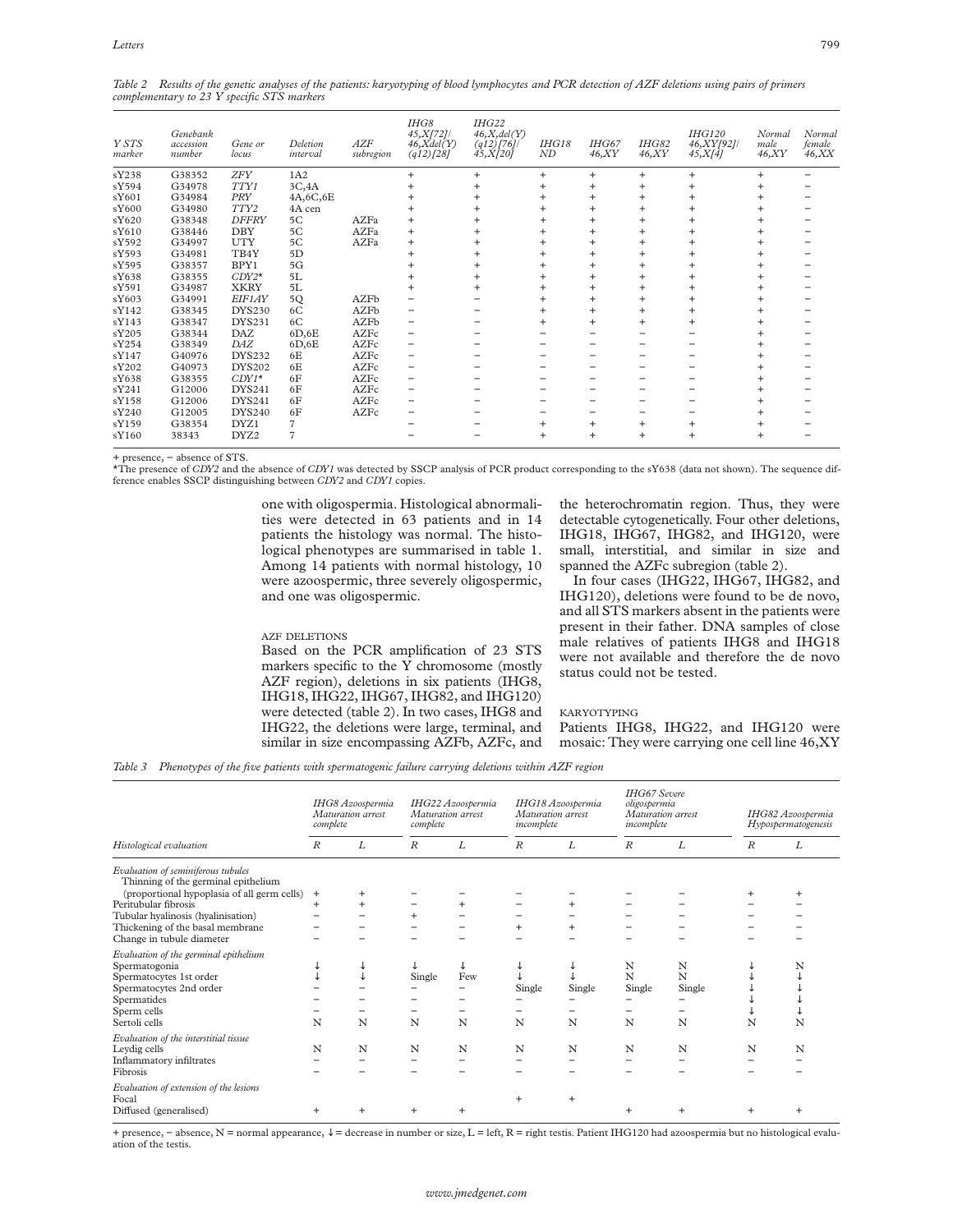with a large terminal deletion (IHG8 and IHG22) or small interstitial deletion (IHG120) and a second cell line (45,X) lacking the entire Y chromosome (table 2). Among patients with no AZF deletions, chromosomal aberrations were detected in 30% of cases. In 18 subjects, aberrations of the sex chromosomes were found including 10 47,XXY cases, whereas autosomal aberrations were present in 10 males (Wojda *et al*, submitted).

# GENOTYPE -PHENOTYPE CORRELATION

Both patients with large terminal deletions (IHG8 and IHG22) were found to have azoospermia and complete maturation arrest lacking secondary spermatocytes, whereas three patients with small interstitial AZFc deletions (IHG18, IHG67, and IHG82) had milder phenotypes: azoospermia or severe oligospermia with incomplete maturation arrest (IHG18 and IHG67) or hypospermatogenesis (IHG82) (table 3). In addition, the pattern of incomplete maturation arrest of patient IHG18 was focal and not generalised (table 3). Despite significant representation of the 45,X cell line, especially in patients IHG8 and IHG22 (table 2), no gonadal degeneration, short stature, webbing of the neck, lymphoedema, mental retardation, or any other Turner stigmata, or other somatic abnormalities, such as genital ambiguity or gynaecomastia, were present in any of our six Y deleted patients. The height of the men with Y deletions was: 170 cm (IHG8), 173 cm (IHG18), 168 cm (IHG22), 175 cm (HG67), 170 cm (IHG82), and 180 cm (IHG120).

### **Discussion**

GENOTYPE -PHENOTYPE CORRELATION

Among 94 infertile but otherwise normal males, we describe six with two types of AZF deletions, large and terminal encompassing AZFb/AZFc/heterochromatin (IHG8, IHG22) and small and interstitial encompassing AZFc (IHG18, IHG67, IHG82, IHG120). In confirmation of our hypothesis that the lack of correlation between the size of AZF deletions and the phenotype of infertile men may be caused by coexistence of the AZF deletion with a chromosomal aberration, we found a mosaic 45,X cell line in three of five karyotyped AZF deleted patients (a frequency of at least 50%). Several cases of infertile males with 45,X and 46,XY cell lines with the abnormal Y chromosome were described before molecular studies of male infertility were available.<sup>31-45</sup> Among these cases, the aberrant Y chromosome was described as being isodicentric,<sup>33 38-41</sup> or a ring chromosome,<sup>31 32 44 45</sup> or just lacking  $Ya<sub>1</sub><sup>1 34–37 40 42 43</sup>$  as in the two cases, IHG8 and IHG22, described in this study. Most of these previously described infertile males with 45,X mosaic karyotypes and a non-fluorescent Y rarely had a "pure sterility" phenotype, but usually manifested several somatic features, mostly short stature,  $35\frac{36\frac{42}{43}}{9}$  gynaecomastia,  $34\frac{36-38}{9}$  or genital ambiguity.42 43 In our study, however, all three patients with a 45,X mosaic cell line had a pure sterility phenotype, which was the case even in those with a high proportion of 45,X (patients IHG8 and IHG22). Another patient of this type was previously published and had 45,X in 50% of blood cells, no somatic abnormalities, and a height of 183 cm.<sup>39</sup> However, that report did not describe the patient's testicular histology, so phenotype-genotype correlation could not be analysed to the extent to which it was possible in our patients.

Pure 45,X chromosomal constitution is known to result in incomplete ovarian development (streak gonads in the adult). Phenotypic variability of these published 45,X mosaic infertile patients, including our patients, is probably the result of the tissue representation of 45,X mosaicism, which may to a varying degree affect the gonadal development and differentiation processes.46 Similarly, 45,X mosaicism could enhance the infertility phenotype caused by a coexisting AZF deletion of any size. Since the representation of the 45,X line in the target tissue, that is, primordial germ cells or spermatogonia, may be different from the one observed in blood cells, the phenotype enhancement in AZFdel/45,X subjects cannot be accurately evaluated, making the correlation of the size of the AZF deletion and the infertility phenotype very difficult. Thus, patient IHG120 with 45,X mosaicism should not be compared to those who have a similar sized deletion and no 45,X cell line in blood (IHG67 and IHG82). Owing to the same limitations, 45,X mosaic patients IGH8 and IGH22 carrying large terminal deletions should not be directly compared to the rest of the patients carrying smaller interstitial deletions.

However, this study does show that AZFc microdeletions alone may result in incomplete maturation arrest in which some secondary spermatocytes and normal appearing spermatogonia are present (IHG67), or even in hypospermatogenesis (IHG82) in which all developmental stages of germ cells are found, although in fewer numbers. We were able to find this despite a broad spectrum of observed phenotypes (tables 1 and 3) and sizes of AZF deletions (table 2), which were typically associated with AZFc deletions in other studies.<sup>56</sup> Detection of such a clear genotype-phenotype correlation in our patients with isolated AZFc microdeletion was possible only when the karyotypic defect was excluded or confirmed in the patients studied and a systematic bilateral histological evaluation accompanied the AZFc deletion molecular screening. Since interphase FISH with Y probes in testicular samples from AZF deleted patients was not performed, we cannot exclude the possibility of a 45,X cell line in the target tissue. However, testicular biopsy is an invasive procedure and therefore is limited to azoospermic patients when obtaining spermatozoa for ICSI in vitro fertilisation.

The association of incomplete maturation arrest phenotype with isolated AZFc deletions found in this study could also indicate that genes encoded by AZFc, for example, *DAZ* or *CDY1*, are not crucial for the establishment of the germline stem cells, the spermatogonia.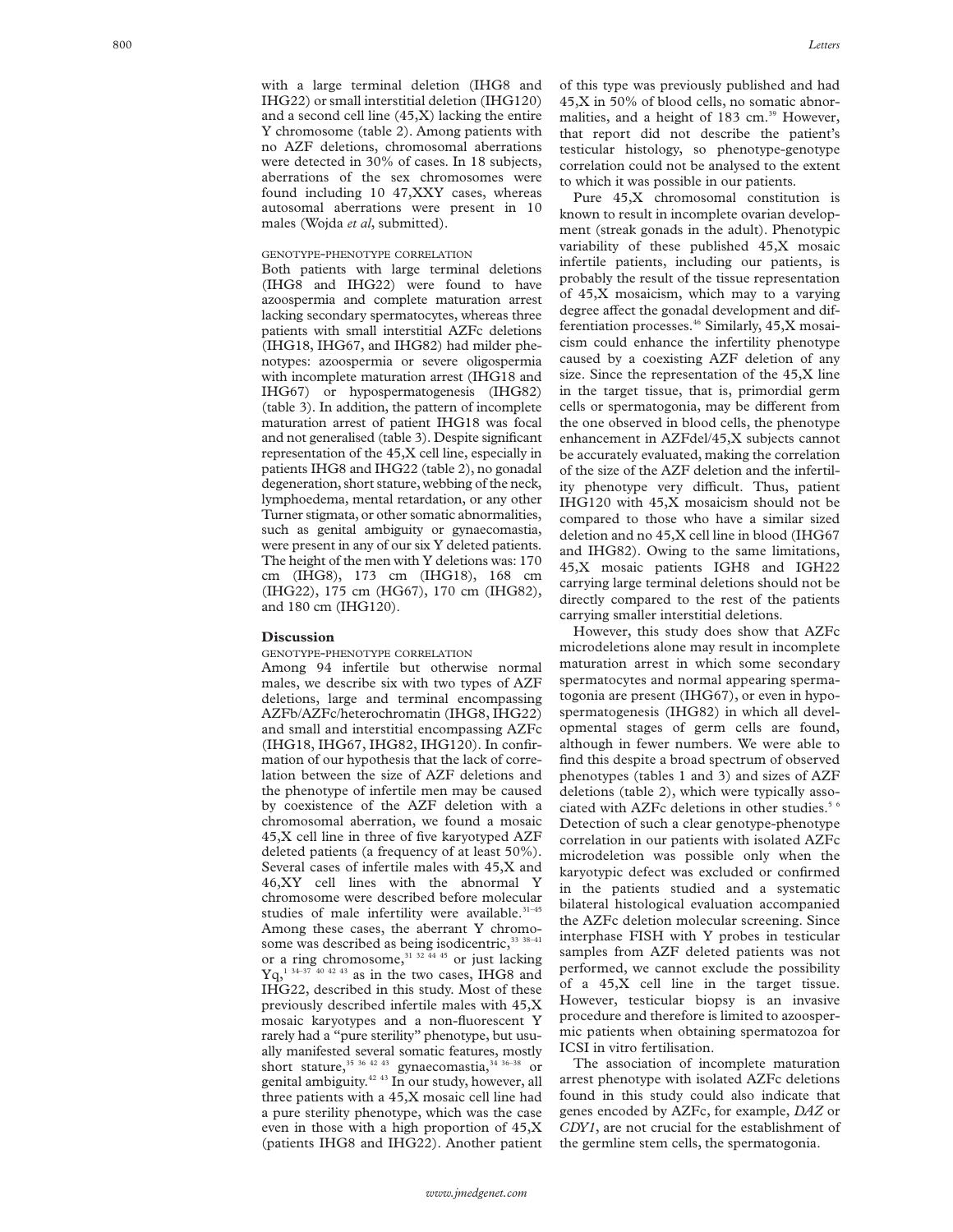ORIGIN OF 45,X CELL LINE MOSAICISM WITH AZFc MICRODELETIONS

It was previously reported that Y chromosomes carrying several types of cytogenetically detectable aberrations, including the lack of Yq, have a tendency to be lost in the course of cell division and lead to the appearance of the 45,X mosaic cell line. $4748$  Therefore, it can be assumed that large AZF terminal deletions and the mosaic 45,X cell line in patients IHG8 and IHG22 are not independent events, and that the 45,X line resulted from a loss of the aberrant Yq chromosome.

Interestingly, in patient IHG120, the mosaic 45,X line coexists with an interstitial AZFc microdeletion. This finding seems to indicate that smaller, cytogenetically undetectable molecular defects could predispose to the loss of the entire Y chromosome too. So far, only a single case of that type has been reported, $20$ although most papers describing patients screened for AZFc microdeletions did not include cytogenetic analysis, so 45,X mosaicism could not be excluded. Taken together, our data (one patient out of three) and the ones of Oliva *et al*<sup>20</sup> (one patient out of 10) show that at least 15% of karyotyped patients with AZFc microdeletions do carry a mosaic 45,X cell line. This seems to be less frequent than the coexistence of 45,X with the terminal deletions of Yq (both patient IHG8 and IHG22), but frequent significantly enough to be addressed in future or even retrospective studies.

In conclusion, our results underline the importance of a combined molecular and karyotypic approach as well as thorough histological analysis for proper evaluation of genotype-phenotype correlation in patients with spermatogenic failure carrying AZFc deletions.

We thank Professor Helena Kedzia for helpful discussion on the<br>histological categorisation of the patients and Renata Matuszak<br>for technical help in screening for AZF deletions. This work was<br>supported by an International Howard Hughes Medical Institute 75195-543601 to MK and DCP and a grant from the Polish State Committee for Scientific Research 4 PO5E 045 12 to AK.

- 1 Tiepolo L, Zuffardi O. Localization of factors controlling spermatogenesis in the nonfluorescent portion of the human Y chromosome long arm. *Hum Genet* 1976;**34**:119-24.
- 2 Ma K, Inglis JD, Sharkey A, Bickmore WA, Hill RE, Prosser EJ, Speed RM, Thomson EJ, Jobling M, Taylor K, Wolfe J, Cooke HJ, Hargreave TB, Chandley AC. A Y chromosome gene family with RNA-binding protein homology: candi-dates for the azoospermia factor AZF controlling human spermatogenesis. *Cell* 1993;**75**:1287-95.
- 3 Reijo R, Lee TY, Salo P, Alagappan R, Brown LG, Rosenberg M, Rozen S, Jaffe T, Straus D, Hovatta O, de la Chapelle A, Silber S, Page DC. Diverse spermatogenic defects in humans caused by Y chromosome deletions encompassing a novel RNA-binding protein gene. *Nat Genet* 1995;**10**:383-92.
- 4 Lahn BT, Page DC. Functional coherence of the human Y chromosome. *Science* 1997;**278**:675-80.
- 5 Reijo R, Alagappan RK, Patrizio P, Page DC. Severe oligo-zoospermia resulting from deletions of azoospermia factor gene on Y chromosome. *Lancet* 1996;**347**:1290-3.
- 6 Vogt PH. Human chromosome deletions in Yq11, AZF candidate genes and male infertility: history and update*. Mol Hum Reprod* 1998;**4**:739-44.
- 7 Chandley AC. Chromosome anomalies and Y chromosome microdeletions as causal factors in male infertility. *Hum Reprod* 1998;suppl 1:45-50. 8 Brandell RA, Mielnik A, Liotta D, Ye Z, Veeck LL, Palermo
- GD, Schlegel PN. AZFb deletions predict the absence of spermatozoa with testicular sperm extraction: preliminary report of a prognostic genetic test. *Hum Reprod* 1998;**13**: 2812-15.
- 9 Chandley AC, Cooke HJ. Human male fertility Y-linked genes and spermatogenesis. *Hum Mol Genet* 1994;**3**:1449- 52.
- $\bullet$  In infertile men with deletions within the Y chromosome azoospermia factor region (AZF), investigators have observed only a weak correlation between the size of the deletions and the severity of the associated spermatogenic defects. We hypothesise that this might result from a coexistence of the AZF deletion with a chromosomal aberration.
- + A thorough bilateral analysis of testicular histology combined with genetic tests including blood karyotyping and screening for AZF deletions was performed in 94 patients with non-obstructive infertility, including 65 azoospermic, 23 severely oligospermic, and six oligospermic men.
- + Abnormalities of the AZF region were identified in six patients: large terminal deletions of AZFb/AZFc/heterochromatin (two patients) and small interstitial deletions of just AZFc (four patients). Surprisingly, in five of these AZF deleted males who were karyotyped, a second cell line, 45,X, was found in three of them (a frequency of at least 50%). Interestingly, one patient had a 45,X line coexisting with just an interstitial AZFc deletion, indicating mosaic loss of an entire Y chromosome secondary to this deletion. The two patients with large deletions and a coexisting 45,X cell line had both azoospermia and complete maturation arrest with no secondary spermatocytes, whereas patients with just AZFc deletions and a pure 46,XY karyotype had less severe phenotypes, namely azoospermia or severe oligospermia and incomplete maturation arrest with the presence of secondary spermatocytes or hypospermatogenesis.
- These results show the importance of a combined histological, cytogenetic, and molecular approach, which in this study allowed the observation of an association between the incomplete maturation arrest phenotype and isolated AZFc deletions.
- 10 Foresta C, Ferlin A, Garolla A, Rossato M, Barbaux S, De Borcoli A. Y-chromosome deletions in idiopathic severe testiculopathies. *J Clin Endocrinol Metab* 1997;**82**:1075-80.
- 11 Foresta C, Ferlin A, Garolla A, Moro E, Pistorello M, Bar-baux S, Rossato M. High frequency of well-defined Y-chromosome deletions in idiopathic Sertoli cell-only syndrome. *Hum Reprod* 1998;**13**:302-7. 12 Girardi SK, Mielnik A, Schlegel N. Submicroscopic
- deletions in the Y chromosome of infertile men. *Hum Reprod* 1997;**12**:1635-41.
- 13 Grimaldi P, Scarponi C, Rossi P, Rocchietti March M, Fabbri A, Isidori A, Spera G, Krausz C, Geremia R. Analysis of Yq microdeletions in infertile males by PCR and DNA hybridization techniques. *Mol Hum Reprod* 1998;**4**:1116-21.
- 14 Kent-First MG, Kol S, Muallem A, Ofir R, Manor D, Blazer S, First N, Itskovitz-Eldor J. The incidence and possible relevance of Y-linked microdeletions in babies born after intarcytoplasmic sperm injection and their infertile fathers. *Mol Hum Reprod* 1996;**2**:943-50. 15 Kobayashi K, Mizuno K, Hida A, Komaki R, Tomita K,
- Matsushita I, Namiki M, Iwamoto T, Tamura S, Minowada S, Nakahori Y, Nakagome Y. PCR analysis of the Y chromosome long arm in azoospermic patients: evidence for a second locus required for spermatogenesis. *Hum Mol Genet* 1994;**3**:1965-7.
- 16 Liow SL, Ghadessy FJ, Ng SC, Yong EL. Y chromosome microdeletions, in azoospermic or near-azoospermic sub-jects, are located in the AZFc (DAZ) subregion. *Mol Hum Reprod* 1998;**4**:763-8. 17 Mulhall JP, Reijo R, Algappan R, Brown L, Page D, Carson
- R, Oates RD. Azoospermic men with deletion of the DAZ